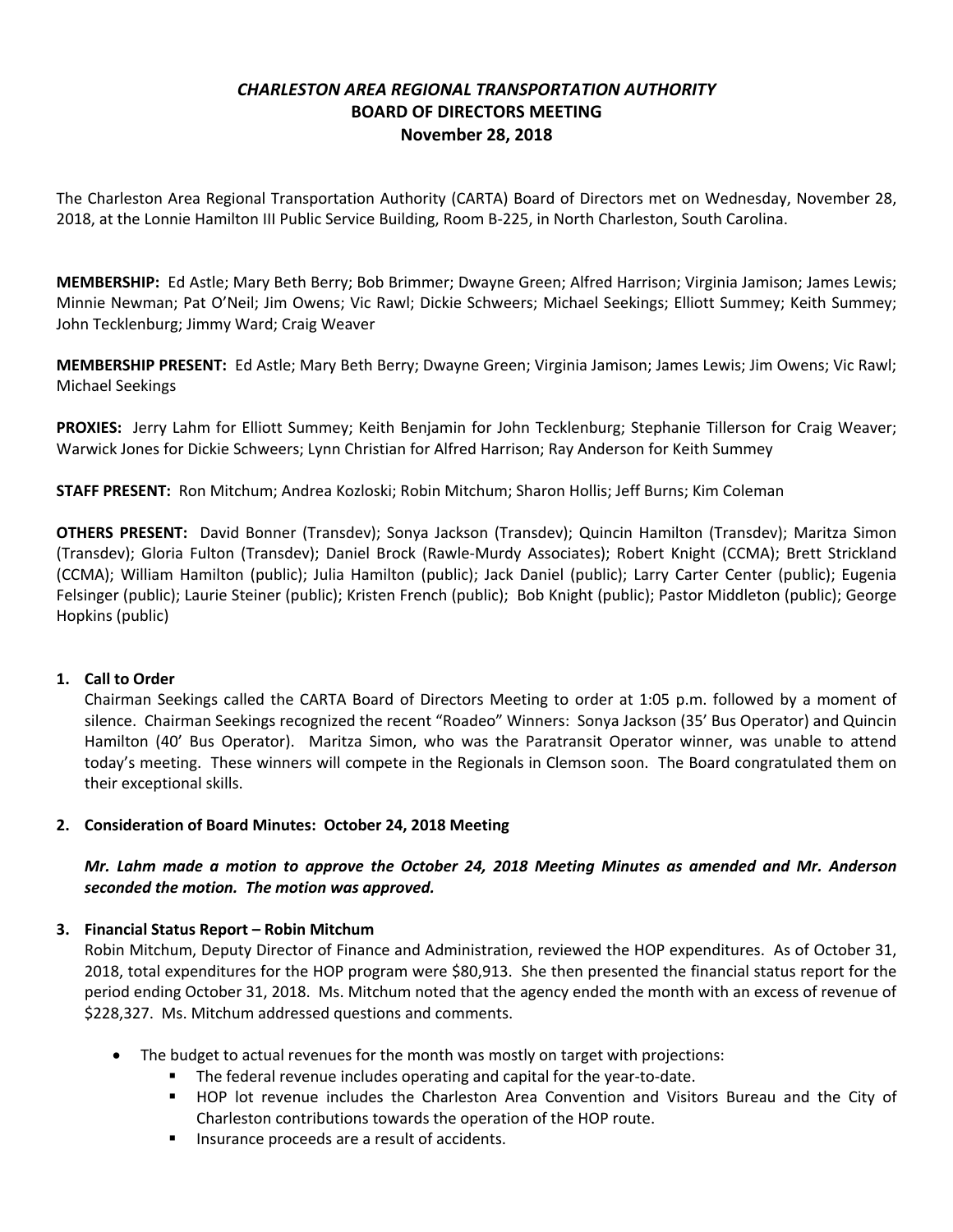- **■** Miscellaneous revenue is a fee received from a motion picture company for use of a bus for a commercial.
- The budget to actual expenditures for the month was mostly on target with projections with the exception of the following items:
	- Printing includes costs of printing route maps, brochures and passes.
	- Marketing includes costs associated with promoting the transit system.
	- § Automotive costs include both parking expenses and mileage reimbursements to employees.
	- § Office Equipment Rental includes the quarterly postage meter rental fee and the cost of the portable toilet rental for the HOP lot.
	- § Office Equipment Maintenance (OEM) includes the FY19 portion of the Swiftly Transit Time and Insights Software renewal (through 6/28/19), the FY19 portion of the NetCloud Essentials for mobile routers and Zscaler internet security renewal (through 7/24/19) in addition to other IT support.
	- Rent includes the Ashley Phosphate Park-N-Ride lot, Leeds Avenue lot lease from SCE&G, SC Works Trident lease space and document storage.
	- Money Counting is the cost of the armored guard service, GARDA, to pick-up and transport cash deposits to the bank.
	- § Professional Services include legal fees, payroll processing system fees and the cost of the security guard for the HOP lot.
	- **Contract Services (IGA & Management) is the extensive services the BCDCOG provides to CARTA.**
	- Vehicle Maintenance is the cost to maintain the fleet.
	- Operating Fees & Licenses include credit card transaction fees.
	- Insurance includes the cost of liability insurance provided by the Insurance Reserve Fund. This is the FY19 portion of the 2018 insurance premium. CARTA's insurance will renew January 1, 2019.
	- Rolling Stock is the purchase of the 2018 Ford Starcraft Allstar cutaway and the 2018 Eldorado Amerivan.
	- Bus Shelter Construction/Bench Installation is the cost to purchase and install shelters and benches.

The Board received the Financial Overview/Status Report as information.

## **4. Local Match – CAD/AVL ITS System – Request for Approval – Ron Mitchum**

Ron Mitchum, Executive Director, stated that the BCDCOG has secured \$800,000 in Federal guideshare funding to purchase a CAD/AVL ITS system for CARTA. The funding requires a 20% local match. The BCDCOG issued an RFP and the BCDCOG's Executive Committee approved an award to Sycromatics which is the statewide contractor. The base system will cost approximately \$1,135,182. Mr. Mitchum then discussed the cost breakdown and requested the Board's approval for CARTA to provide the required match not to exceed \$335,182. CARTA has the ability to add some options to the base system at a later date. These options will require 100% funding from CARTA. The options will be revisited and discussed in more detail at a future meeting prior to seeking Board approval.

## *Mr. Lahm made a motion to approve the Local Match – CAD/AVL ITS System (Phase 1) as presented and Mr. Astle seconded the motion. The motion was unanimously approved.*

## **5. Route 31 Proposed Changes – Request for Approval – Sharon Hollis**

Sharon Hollis, Principal Planner, presented the proposed changes for Route 31 (Folly Road/James Island). She noted that Route 31 is not meeting performance measures. Ms. Hollis discussed the existing route and the proposed changes in detail. As a result of Public Outreach, 81 survey responses were collected from Tuesday-Thursday passenger trips in October, 32 people attended the Public Open House on October 29<sup>th</sup> and 15 online comments were received. Ms. Hollis then discussed staff recommendations on Route 31. She also discussed proposed changes to the Airport Route 4 which includes extending airport services to HOP stops and will continue to serve Tanger Outlet Mall with a 75-minute frequency.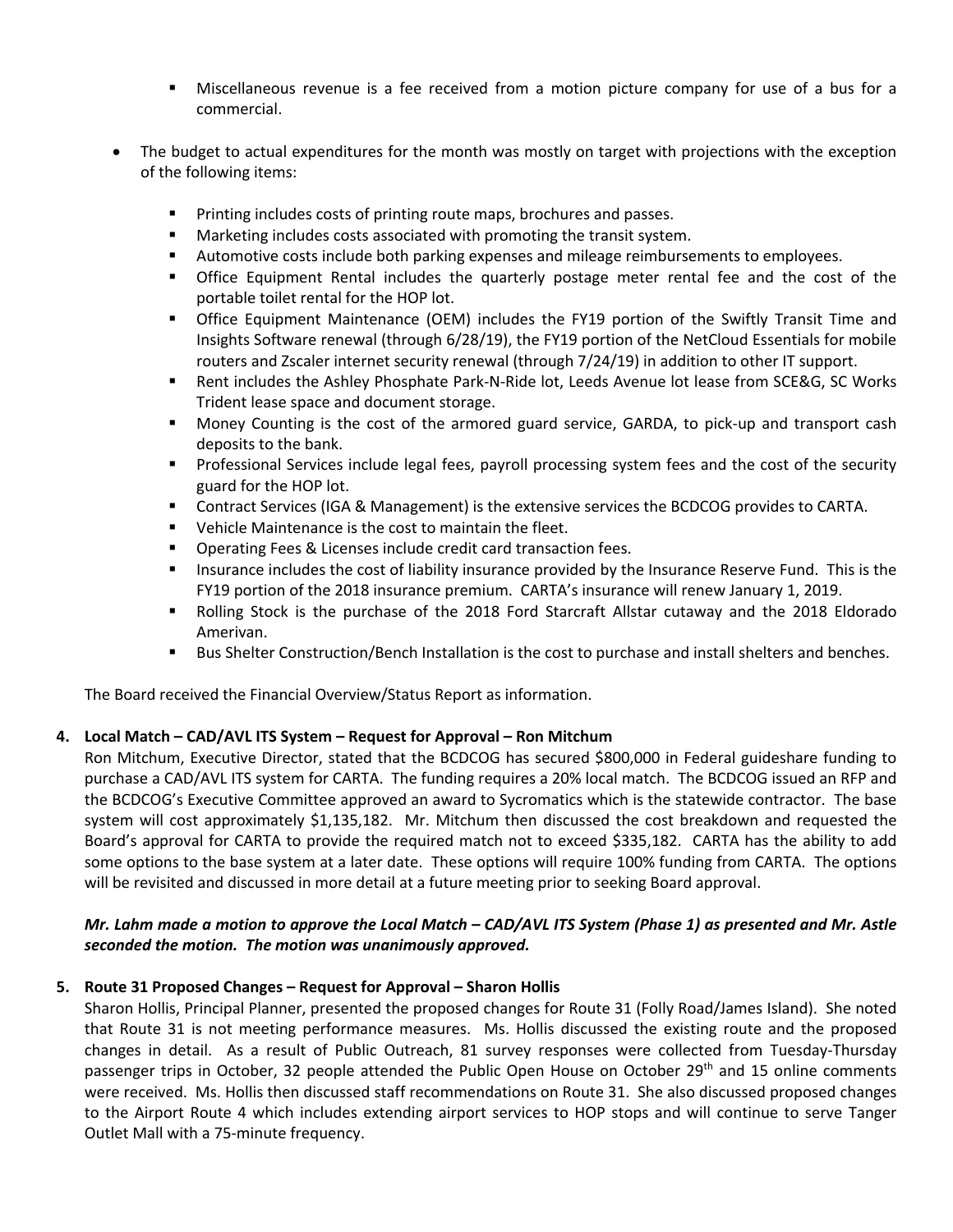### *Mr. Astle made a motion to approve the Proposed Route Changes with the caveat that the proposed changes for the Airport Route 4 are re-evaluated. Mr. Green seconded the motion. The motion was unanimously approved.*

It was requested that any proposed changes/updates be distributed to the Board in advance of the meeting to allow time to review the documents prior to approval. It was also requested that the Route Advisory Committee material be distributed to the Board for their information.

### **6. Regional Park and Ride Study Presentation – Sharon Hollis**

Ms. Hollis presented the Regional Park and Ride Study update. She reviewed existing sites, concept design enhancements and cost estimate assumptions and program costs. The Board received the update as information. Chairman Seekings noted that continued discussion on the Regional Park and Ride Study should occur at the next Board meeting.

## **7. Shelter/Bench Installation Project – Status Report – Andrea Kozloski**

Andrea Kozloski, Deputy Director of Operations and Support, noted that the shelter/bench installations remain on target. The benches have been installed on Dorchester Road and two shelters will be installed this week. The Board received the shelter/bench installation project status report as information.

## **8. Marketing/Outreach Report – Daniel Brock**

Daniel Brock, with Rawle-Murdy Associates, presented the Marketing/Outreach Report. He updated the Board on the App statistics for the last four weeks, October Social Media engagements, link clicks and Tel-A-Ride performance. Mr. Brock also highlighted the following social media events: "Free Bus Service on Election Day;" "LowGoTober;" and he noted that "Bus Wash" information is forthcoming. The Board received the Marketing/Outreach Report as information.

## **9. Executive Director's Report**

Mr. Mitchum, Executive Director, highlighted the following matters:

- If no objections from the Board, we would like to adjust the operating schedule to operate on a normal fixed-route schedule on the day after Christmas. (There were no objections.)
- Bus deliveries remain on schedule.
- The Bus Rapid Transit contract with HDR has been executed by the BCDCOG and stakeholder meetings are underway.
- A forum on Lowcountry Rapid Transit will be held in January at Trident Technical College.
- Work continues on transportation issues for workers on the Isle of Palms and in Mt. Pleasant.
- Work continues on identifying a parking site for Mt. Pleasant workers.
- Reports were distributed prior to the start of the meeting which included ridership summary statistics, the monthly performance snapshot, upcoming events and activities.

The Board received the Executive Director's report as information.

### **10. Other Business, If Any**

No further business was discussed.

### **11. Public Comments, If Any**

There were seven public comments:

- Pastor Middleton discussed concerns regarding traffic control on James Island, Johns Island and Wadmalaw Island and public transportation on Johns Island and Wadmalaw Island.
- Eugenia Felsinger discussed concerns regarding the need of healthcare/transit ministries in every congregation.
- Kristen French shared Park Circle community feedback in the hospitality industry and the need for transportation for workers in the Chicora neighborhood as well as DASH services in North Charleston/Hanahan.